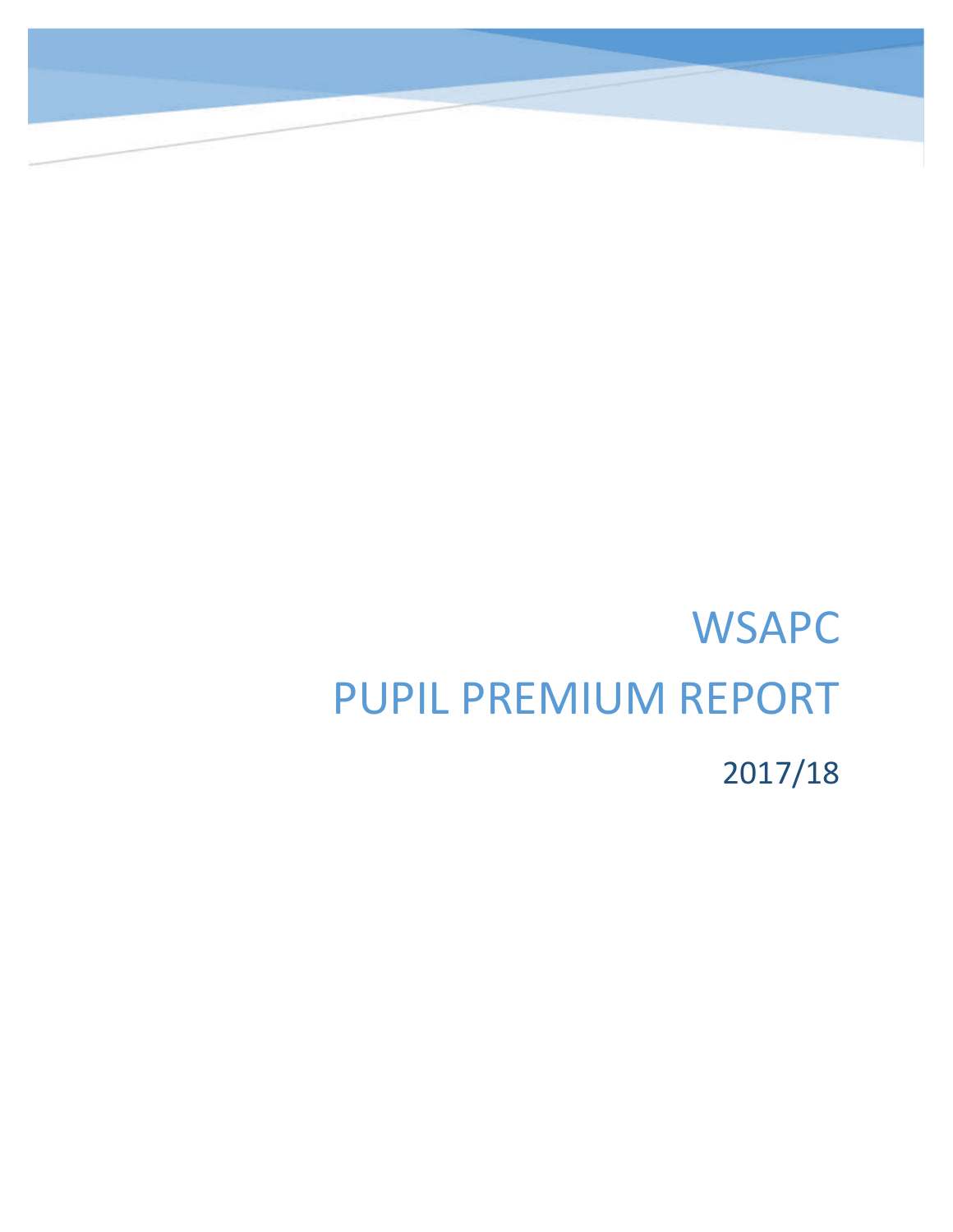## **Eligibility**

| Total number of pupils on roll as at 25/05/2018                                                      | 336                  |                                              |
|------------------------------------------------------------------------------------------------------|----------------------|----------------------------------------------|
| Total number of PP / PPP pupils supported during academic year to<br>25/05/2018 (440 pupils on roll) | 58.18% (256 pupils)  |                                              |
| Total percentage of pupils on roll at 25/05/2018 eligible for PP/PPP                                 | 59.23% (199 pupils)  |                                              |
|                                                                                                      | As at 25/05/2018     | <b>Academic year to date</b><br>(25/05/2018) |
| Total FSM as of 25/05/2018   28.27% (95 pupils)                                                      |                      | 26.59% (117 pupils)                          |
| Total Ever6 as of 25/05/2018                                                                         | 58.46% (174 pupils)  | 50.00% (220 pupils)                          |
| Total Looked After as of 25/05/2018                                                                  | $6.84\%$ (23 pupils) | 8.64% (38 pupils)                            |

| <b>Amount of PPG received 2017/18</b> | £93,993     |
|---------------------------------------|-------------|
| Amount of PPPG received 2017/18       | £13,900     |
| <b>Total amount of PPG received</b>   | £109,113    |
| <b>Total amount of PPG spent</b>      | £106,343.56 |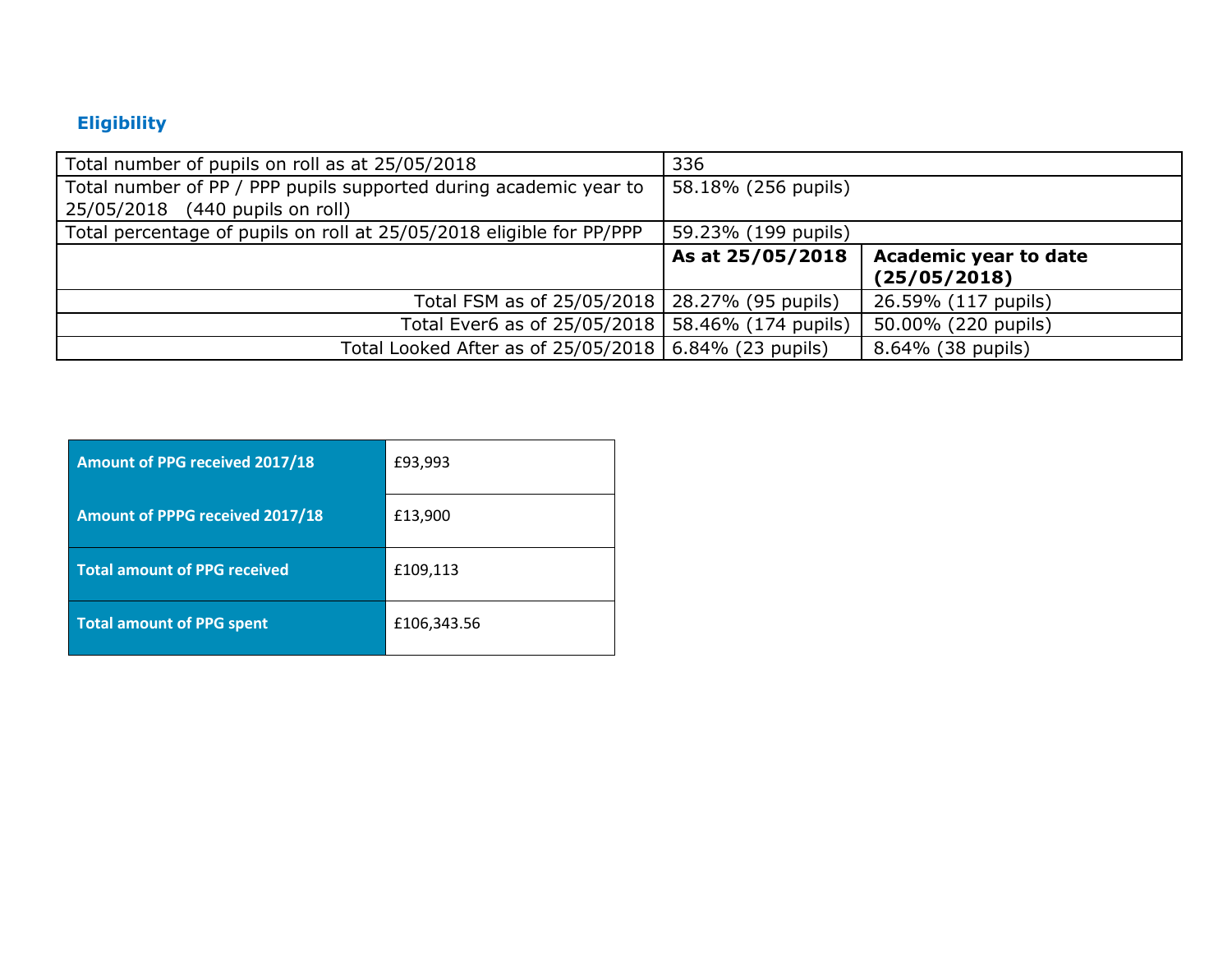| Record of PPG spending by item/project |                                                    |                                                                                                                                                                                                                                                                                                       |                                                                                                                                                                                                                                                                                       |  |  |
|----------------------------------------|----------------------------------------------------|-------------------------------------------------------------------------------------------------------------------------------------------------------------------------------------------------------------------------------------------------------------------------------------------------------|---------------------------------------------------------------------------------------------------------------------------------------------------------------------------------------------------------------------------------------------------------------------------------------|--|--|
| Item/project                           | <b>Cost</b>                                        | <b>Objective</b>                                                                                                                                                                                                                                                                                      | <b>Outcome</b>                                                                                                                                                                                                                                                                        |  |  |
| Cook and Eat                           | £35,685.00<br>(PPG) £29,889.71<br>(PPPG) £5,796.00 | To ensure all pupils receive a healthy,<br>well-balanced meal each day and<br>develop the community of the centre<br>through communal eating. Pupils plan<br>and cook food for all to eat developing<br>their cooking and independent living<br>skills as well as benefiting the school<br>community. | The large majority of PP pupils have<br>taken part in the Cook and Eat program<br>and have achieved or are working<br>towards a cookery accreditation such as<br>BTEC, GCSE or ASDAN. Staff and pupils<br>eat together in centres on a daily basis<br>with food cooked by the pupils. |  |  |
| Small Group<br>Learning                | £47,649.00                                         | To ensure pupils receive a personalised<br>learning experience with high support<br>from skilled and qualified teachers to<br>enable accelerated progress.                                                                                                                                            | Pupil Premium pupils continue to make<br>good progress although the attainment<br>gap is not yet fully narrowed between<br>them and their non-disadvantaged<br>peers. This is a continuous area for<br>development in the school as we strive                                         |  |  |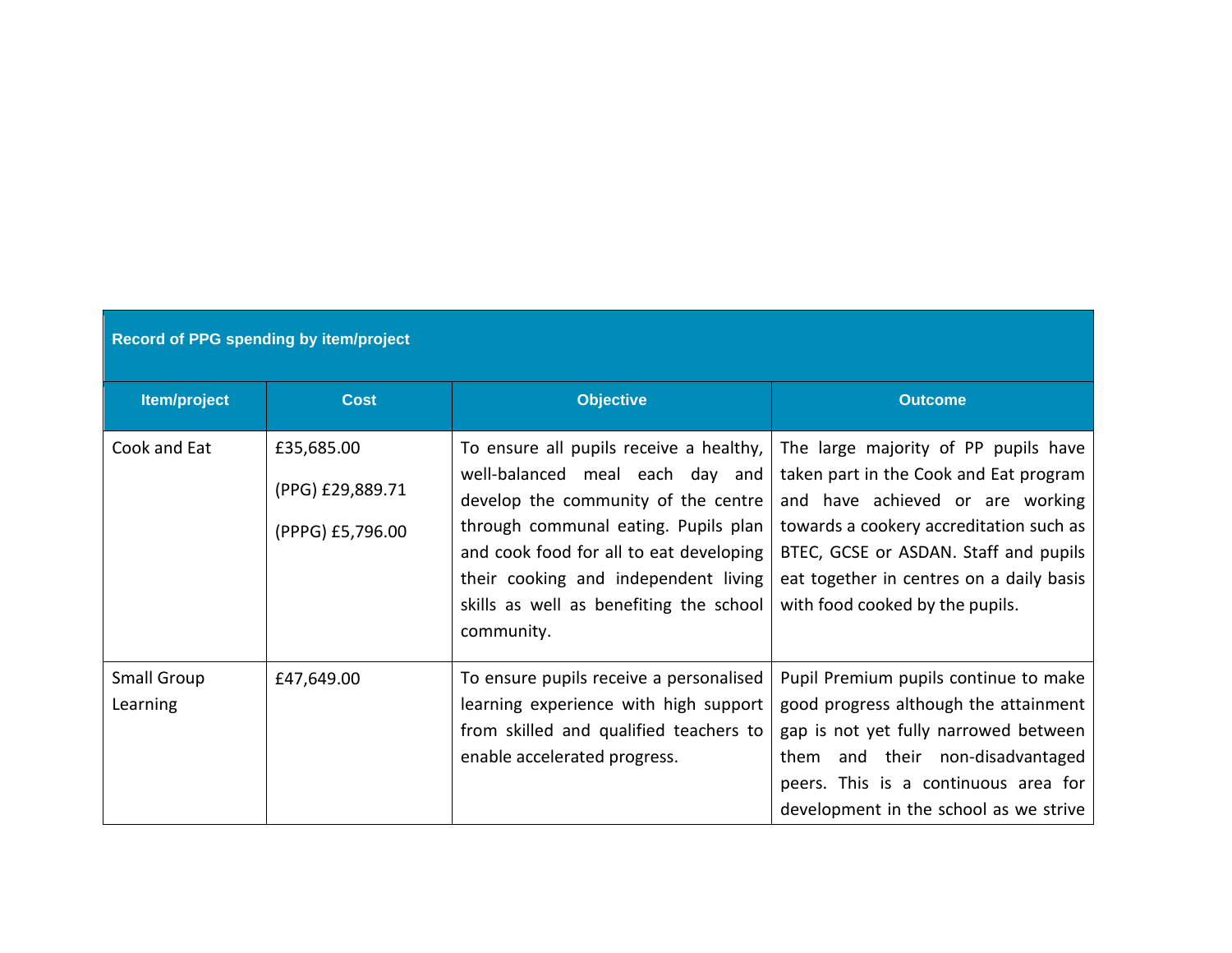|                                                    |            |                                                                                                                                                                                                          | to narrow the gap for all pupils in all<br>subjects.                                                                                                                                                                             |
|----------------------------------------------------|------------|----------------------------------------------------------------------------------------------------------------------------------------------------------------------------------------------------------|----------------------------------------------------------------------------------------------------------------------------------------------------------------------------------------------------------------------------------|
| Counselling                                        | £13,175.00 | To look after the mental health and<br>well-being of our most vulnerable and<br>disadvantaged pupils to allow them the<br>best opportunity to achieve their full<br>potential academically and socially. | Counsellors are in place in 4 out of our<br>6 centres and have been working with<br>Pupil Premium pupils throughout the<br>year. Recruitment for a further<br>counsellor for those centres currently<br>without one is underway. |
| <b>Individual Specific</b><br><b>Interventions</b> | £313.12    | To support the learning and academic<br>progress of particular disadvantage<br>pupils who have a specific need.                                                                                          | Individual pupils have been able to<br>access personalised support in order to<br>meet their learning needs.                                                                                                                     |
| <b>Individual Specific</b><br>Interventions (PPP)  | £9,520.00  | To support the learning and academic<br>progress of particular disadvantage<br>pupils who have a specific need.                                                                                          | Individual pupils have been able to<br>access personalised support in order to<br>meet their learning needs.                                                                                                                     |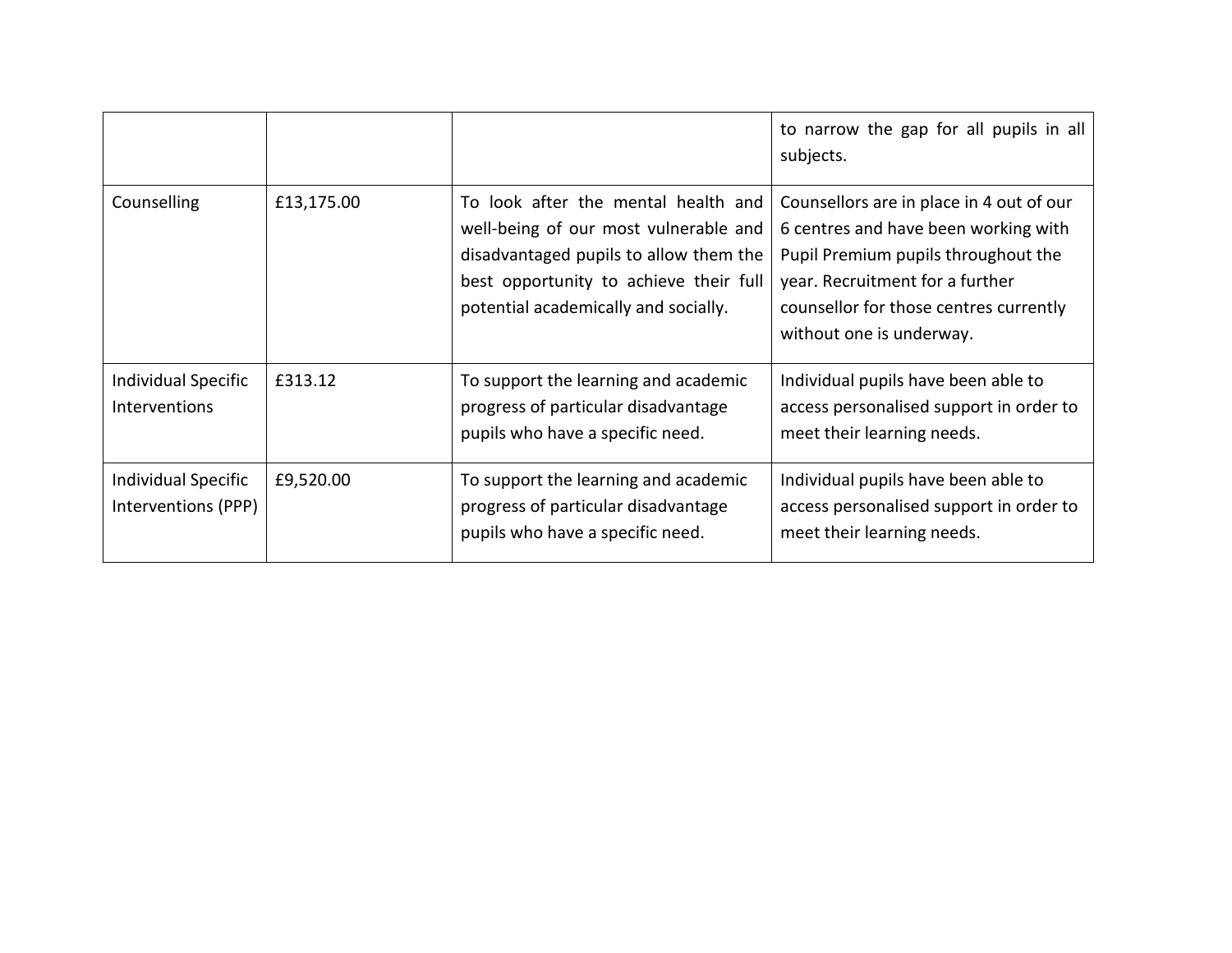#### **Report Summary**

We have had a higher number of Pupil Premium pupils than non-Pupil Premium pupils on roll throughout the year and of these PP pupils we have more boys than girls.

Attendance of PP boys is better than that of PP girls but all PP pupils have slightly lower attendance than their non-PP peers. The work of the Assistant Head with responsibility for attendance this year has been addressing this issue and is discussed in a separate report in which the plans for 18/19 attendance improvements are outlined.

It is pleasing to see that at KS3 and KS2 maths the attainment gap between disadvantaged and non-disadvantaged pupils is small, if not favourable to our PP pupils.

The attainment gap between PP and non-PP pupils in KS4 and KS2 English is a narrow one.

The investment in Doddle will allow even better identification of when intervention is required to improve progress in all subjects at KS3 and KS4 along with more robust assessment and clear progress tracking.

Subject meetings over the academic year 18/19 will be focused on pupil progress, looking at specific pupils and groups of pupils including our Pupil Premium cohort. Small group teaching and where appropriate 1:1 intervention continues to be an important and significant spend of PP funding.

The focus on the use of rewards through the ClassDojo points system is now being used across all centres in order to address behaviour in centres and reduce the number of fixed term exclusions.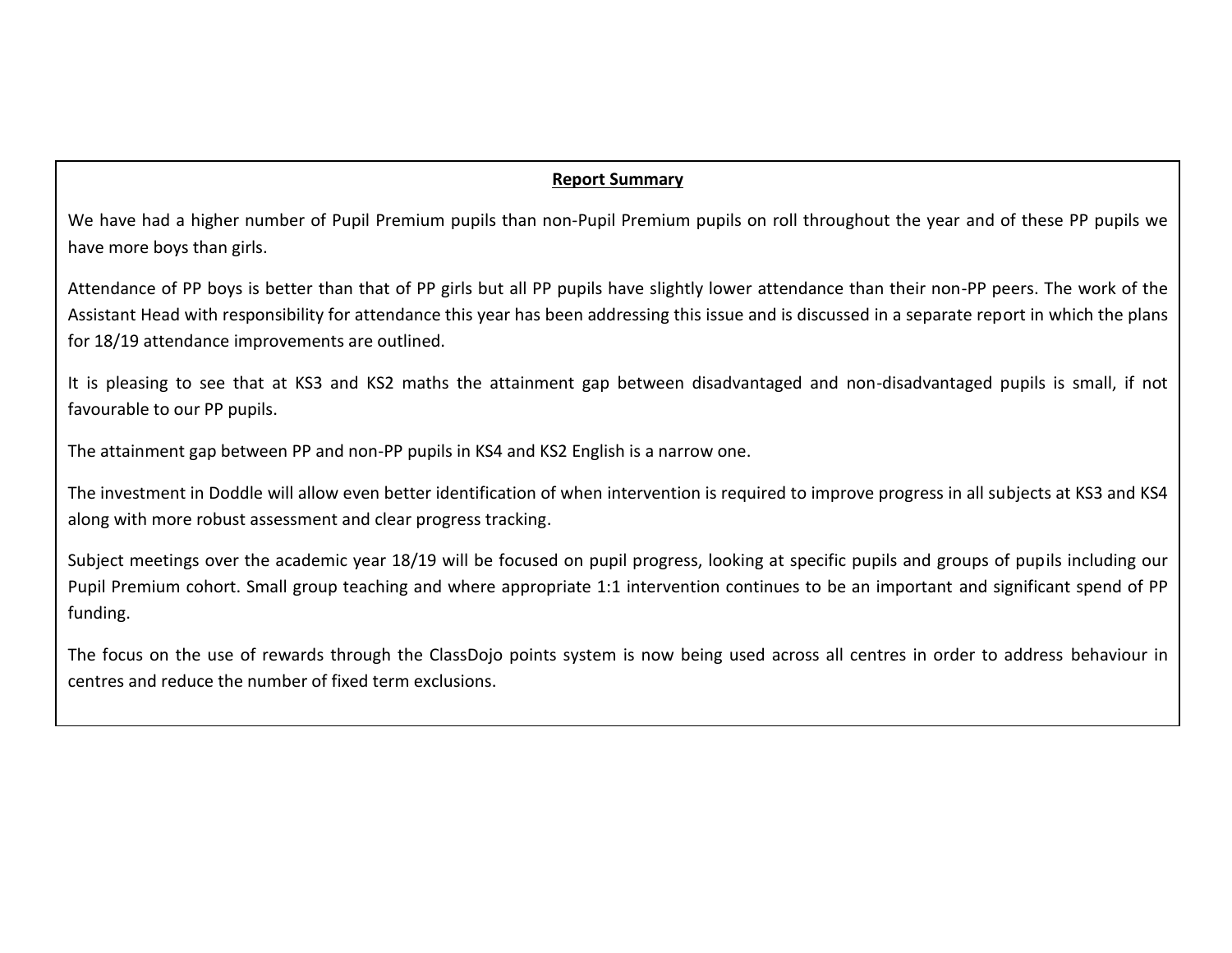

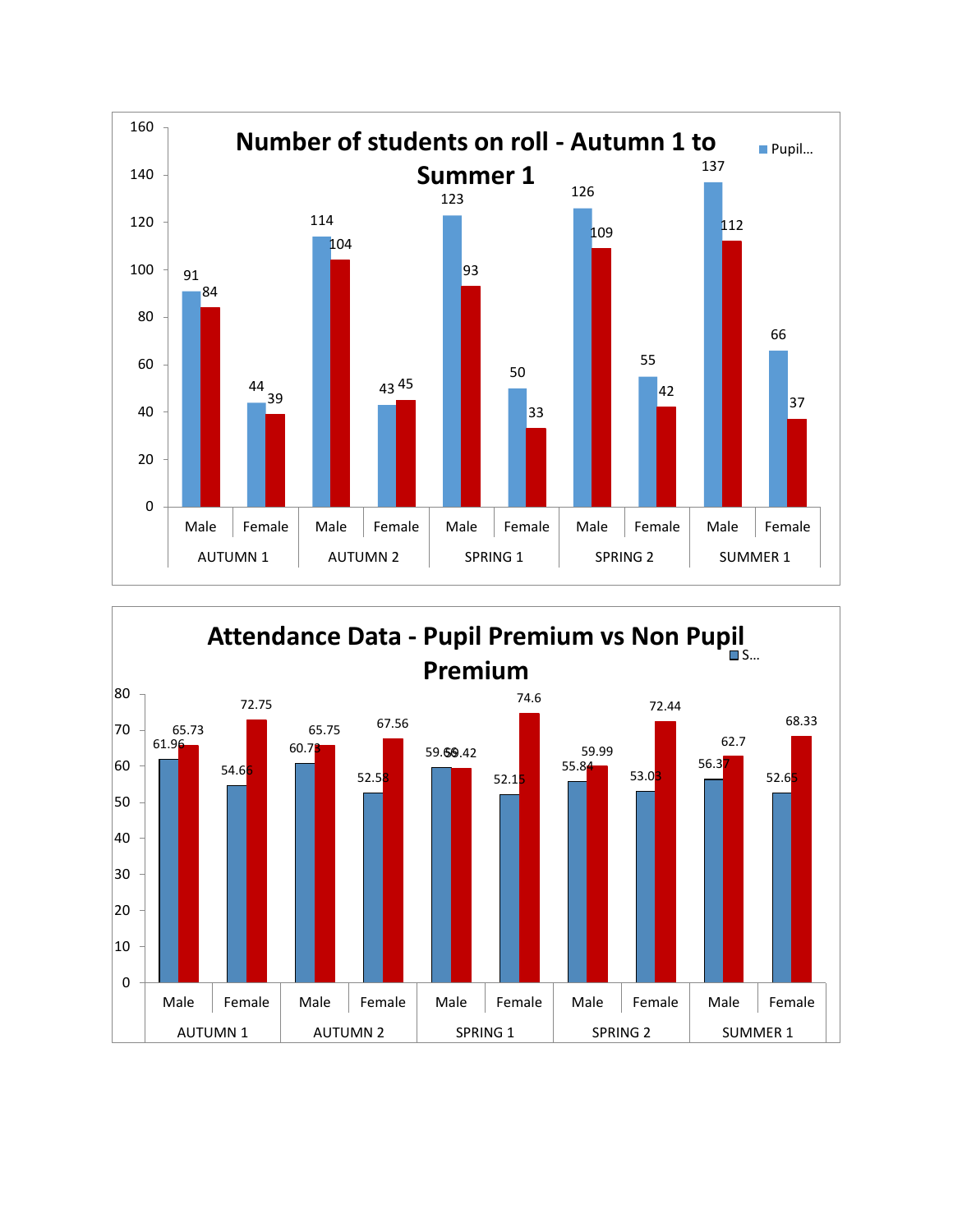#### **Maths Headlines**

- There is a higher percentage of KS4 Pupil Premium pupils below target than their non-PP peers.
- There is a lower percentage of KS4 PP pupils on target or working at greater depth than their non-PP peers.
- There is a small percentage of KS4 PP pupils working at greater depth than their non-PP peers.
- The picture is more favourable at KS3 where on the whole the percentage of PP pupils on target and working at greater depth is higher or similar to their non-PP peers.
- The situation for KS2 PP pupils is even better with a significantly higher percentage working on target or at greater depth than their non-PP peers.
- At KS1 the percentage of PP pupils on track or working at greater depth towards their target reduces as the year progresses.

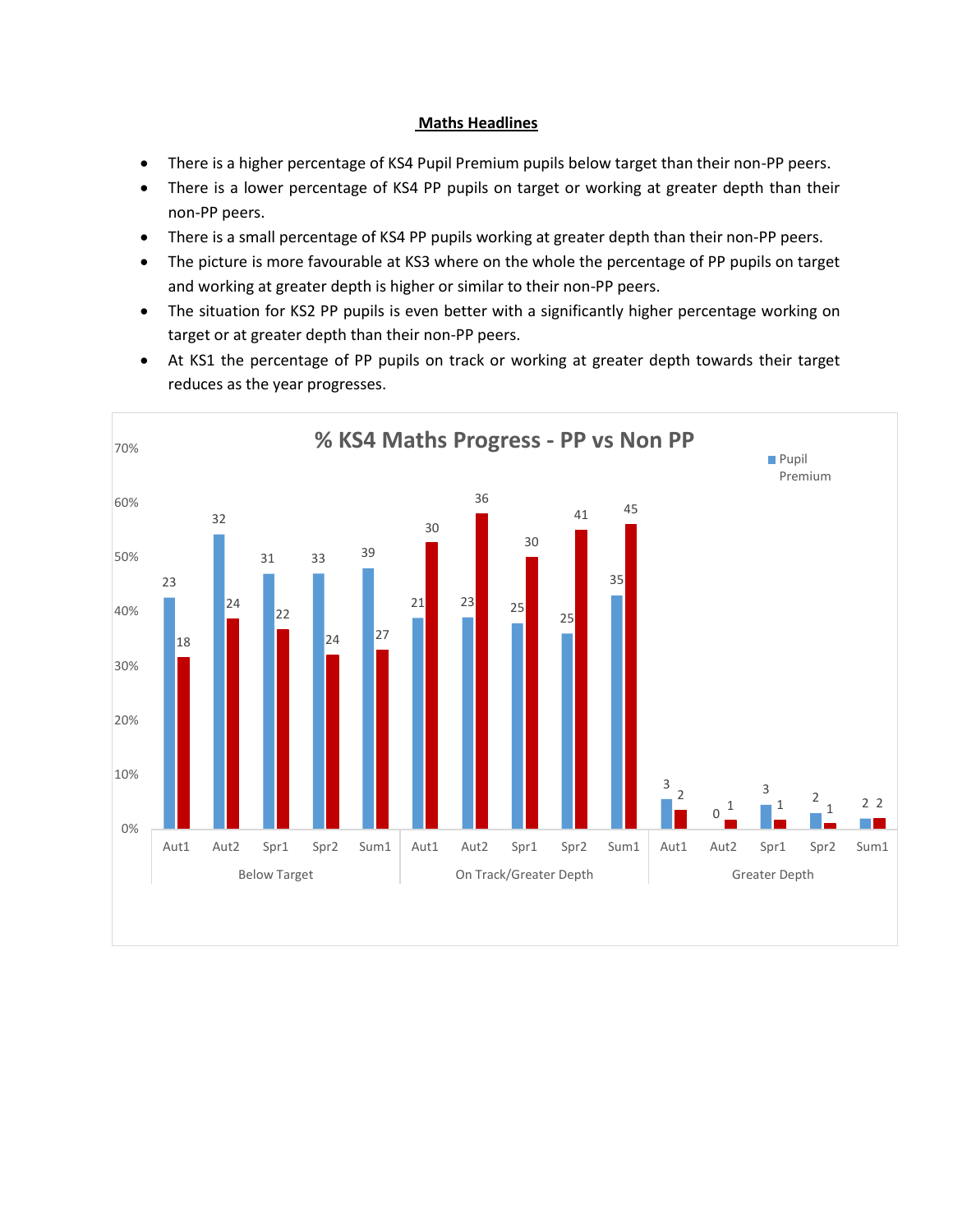

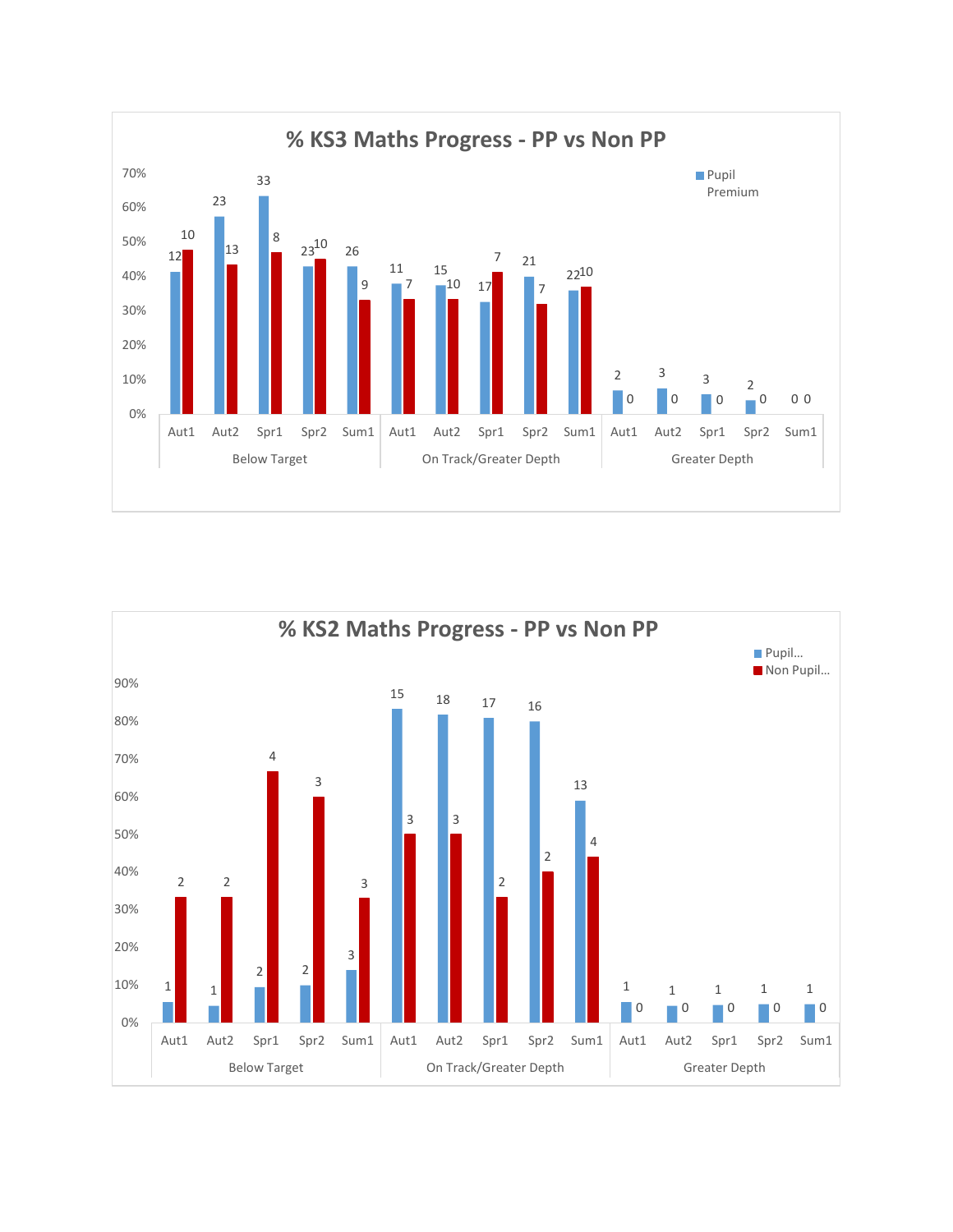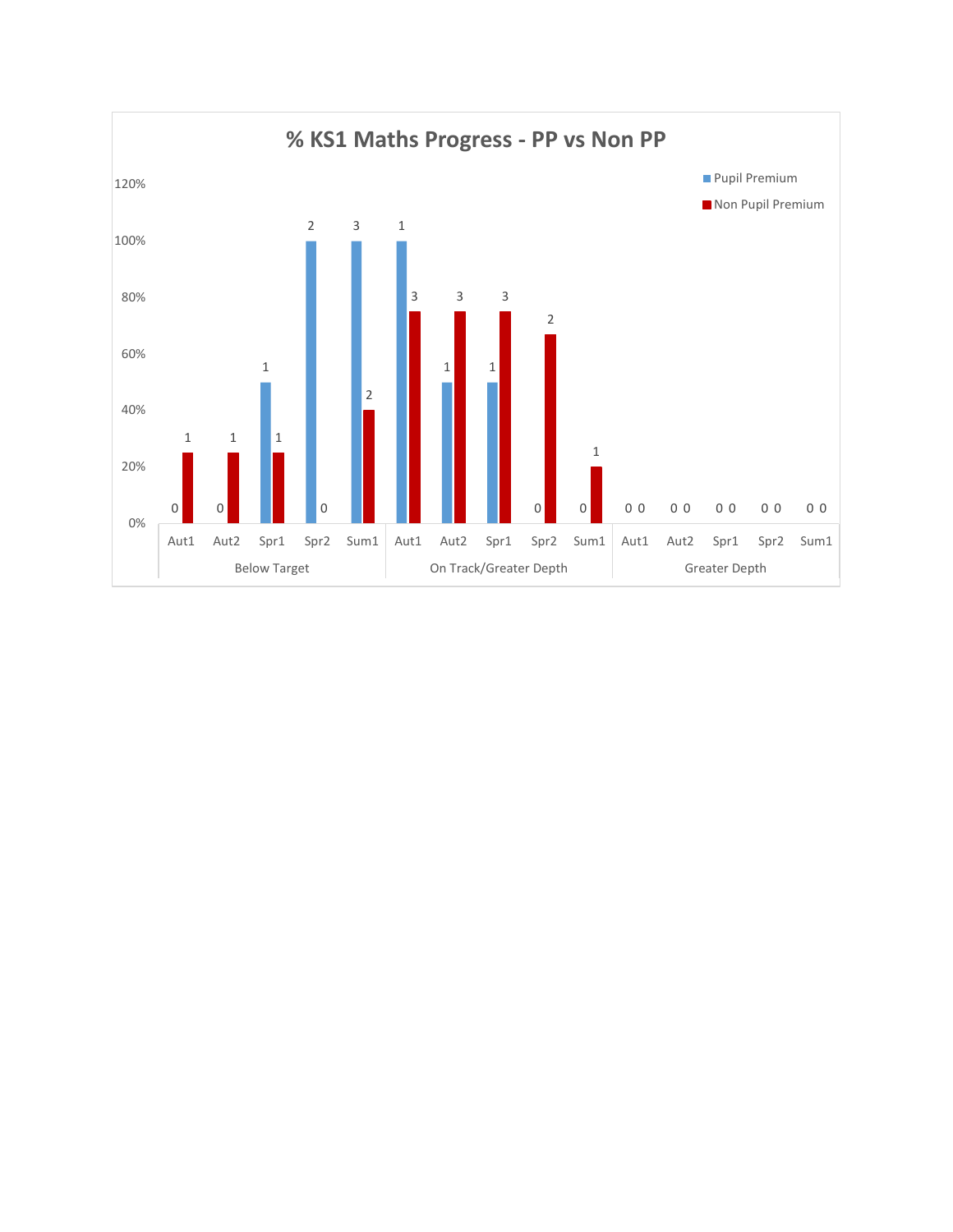### **English/Reading headlines**

- In English the differences at KS4 are less pronounced than maths but the percentage of PP pupils below target remains slightly higher than their non-PP peers and those PP pupils working on target and at greater depth are similar or slightly below their non-PP peers.
- At KS3 there is a higher percentage of PP pupils working below target than their non-PP peers
- At KS3 there is a lower percentage of PP pupils on track working at greater depth than their non-PP peers.
- At KS2 there is a higher percentage of pupils working on track and at greater depth than their non-PP peers in reading.



At KS1 the numbers are very low but all of the PP pupils are working below target.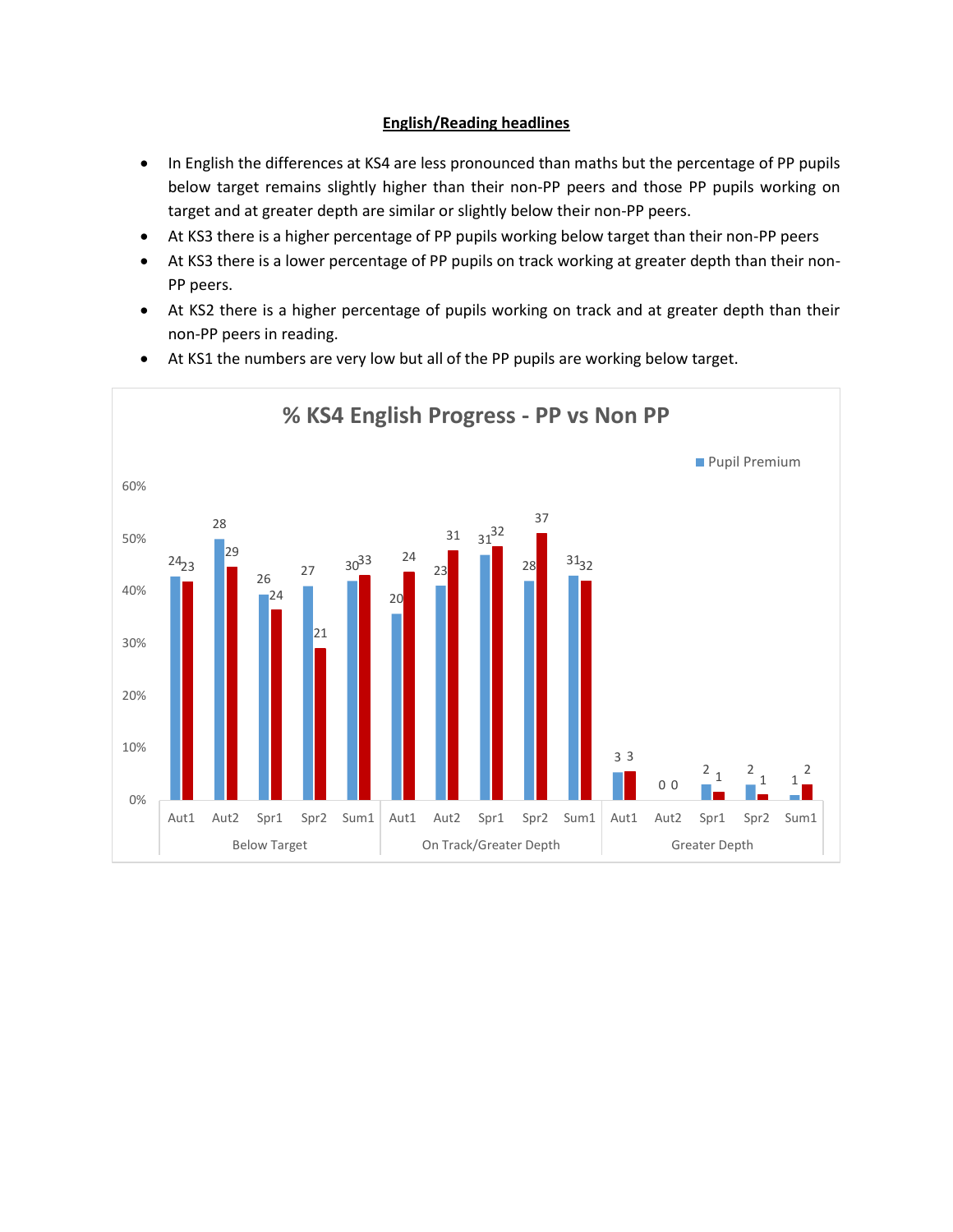

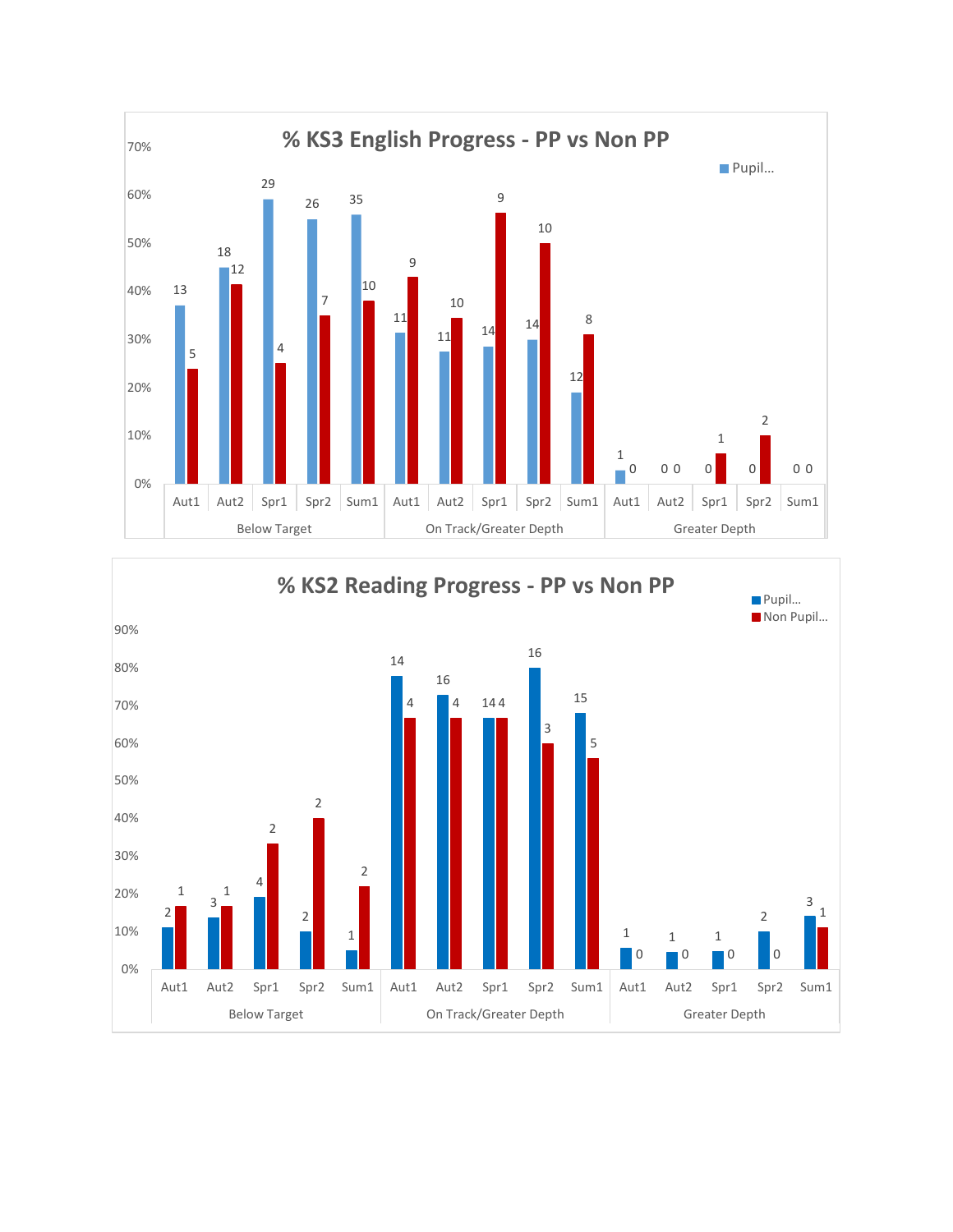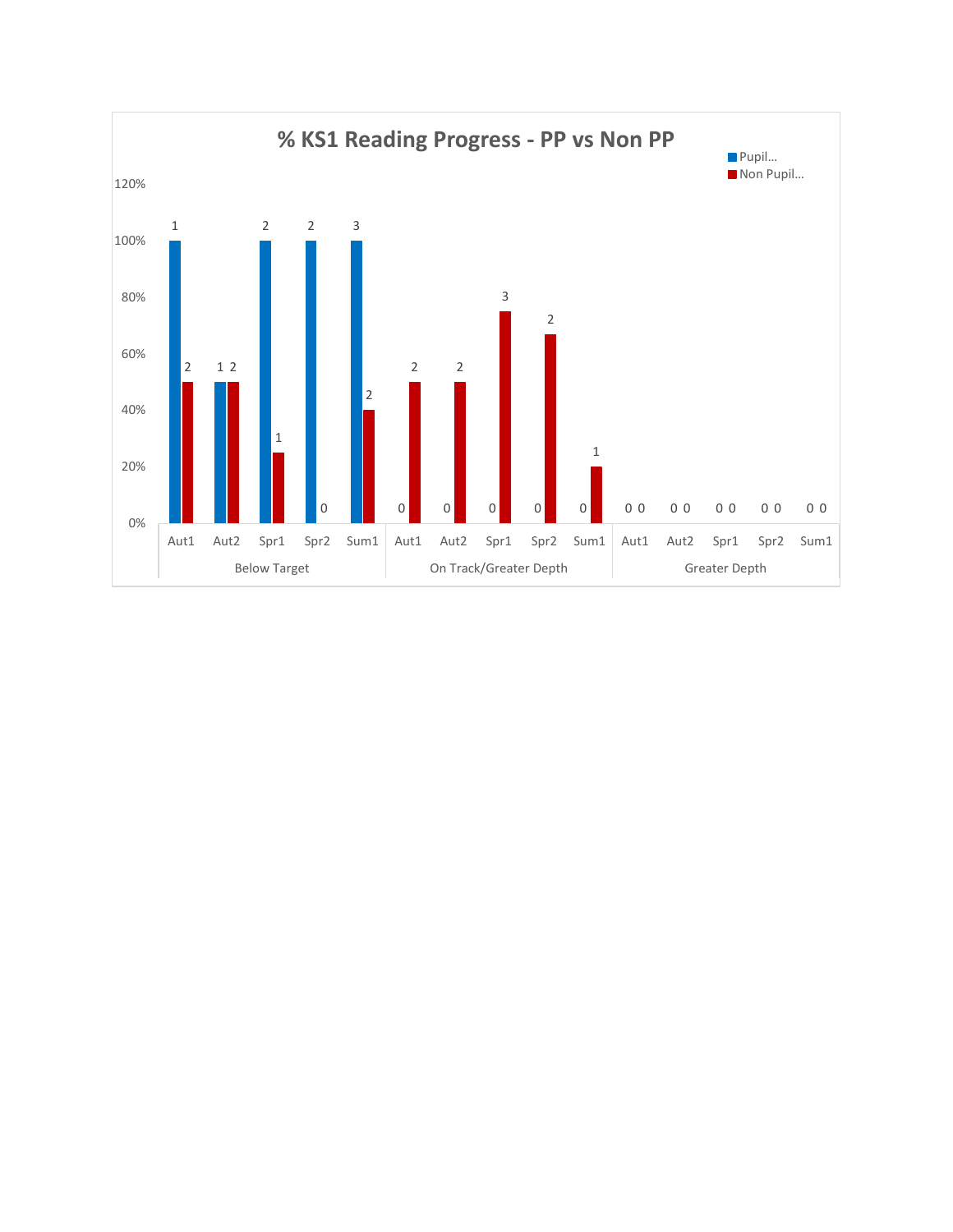#### **FTE Headlines**

 There are consistently more male PP than male non-PP pupils on fixed term exclusions and on the whole more PP pupils than non-PP pupils on fixed term exclusions. This is somewhat reflected by the number and gender balance of the Pupil Premium pupils on roll.